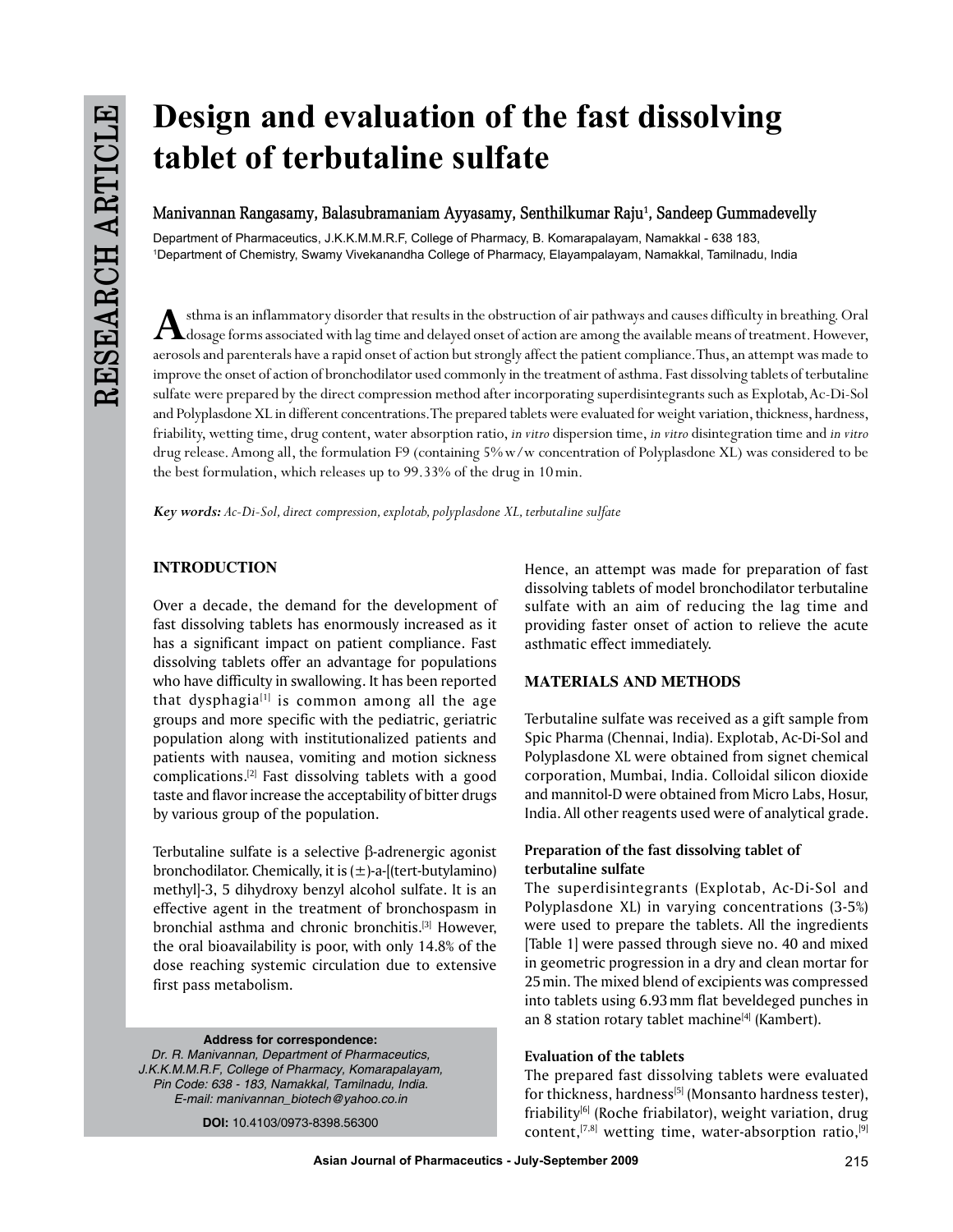*in vitro* dispersion time and *in vitro* disintegration time. The *in vitro* dissolution studies of fast dissolving tablets were performed using a type-II apparatus as specified in the United State Pharmacopoeia at 50 rpm (Electro Lab, Mumbai, India) and Sorenson's buffer (pH6.2), 650 ml was used as dissolution medium. Temperature of the dissolution medium was maintained at  $37 \pm 0.5$ °C. An aliquot of the dissolution medium was withdrawn at a specific time interval and it was filtered. Absorption of the filtered solution was checked by UV spectroscopy (Shimadzu, Japan) at 276.6 nm and the drug content was determined from the standard calibration curve. Dissolution rate was studied for all designed formulations and the conventional tablet. $[10]$ 

#### **RESULTS AND DISCUSSION**

The present investigation was undertaken to fabricate and evaluate fast dissolving tablets of terbutaline sulfate by the direct compression method comparing with the conventional tablet. Superdisintegrants at different concentration levels (3, 4 and 5% w/w) were used to assist disintegration.

Bulk densities of various formulations varied between 0.55 and  $0.58$   $g/cm<sup>3</sup>$ . The angle of repose and the compressibility values varied from 21° to 23° and 9.44 to 13.16%, respectively. From these values, it was evident that these blends had excellent flow properties.

| Table 1: Fof fast dissolving tablet of terbutaline sulfate |
|------------------------------------------------------------|
|------------------------------------------------------------|

Physical parameters conformed to the requirements. Weight variation was found within the specification of the USP limits. Average weight of 20 tablets of all nine formulations was found in the range of 98.9-100.7mg. Hardness, thickness and friability of all the tablet formulations were observed in the range of 2.14-2.42 kg/cm<sup>2</sup>, 2.52-2.55 mm and 0.212-0.276%, respectively. Wetting time and water absorption ratio were found in the range of 9.76-13.48 s and 69.41-81.42%, respectively. Drug content of all the formulations was found in the range of 99.96-100.01%.

The *in vitro* dispersion time of Polyplasdone XL, Explotab and Ac-Di-Sol containing batches were found in the range of 8.79-8.91s, 11.16-11.27s and 10.01-10.09s, respectively. The *in vitro* disintegration time was rapid with Polyplasdone XL containing batches (10.04-10.10s) and delayed with Explotab containing batches (13.79-13.86s). The rapid disintegration may be due to the rapid uptake of water from the medium, swelling and burst effect Table 2.

*in vitro* dissolution studies of various formulations at different time intervals are reported in Table 3. The Polyplasdone XL formulation showed the maximum dissolution rate of 99.33% drug release in 10min. Ac-Di-Sol containing tablets released more than 97.65% of the drug in 10min and Explotab formulations released more than 98.12% of the drug in 10min. This shows that the effectiveness of superdisintegrants was in the order of Polyplasdone  $XL > Ac-Di-Sol > Explotab$ .

|                                | F <sub>1</sub> | F <sub>2</sub> | F <sub>3</sub> | F4   | F5   | F6   | F7   | F8   | F9   |
|--------------------------------|----------------|----------------|----------------|------|------|------|------|------|------|
| <b>Formulation ingredients</b> |                |                |                |      |      |      |      |      |      |
| Terbutaline sulfate            | 5              | 5              | 5              | 5    | 5    | 5    | 5    | 5    | 5    |
| Explotab                       |                | 4              | 5              | -    |      |      |      |      |      |
| Ac-Di-Sol                      |                |                |                | 3    |      | 5    |      |      |      |
| Polyoplasdone                  |                |                |                |      |      |      |      |      |      |
| Microcrystaline cellulose      | 30.6           | 29.6           | 28.6           | 30.6 | 29.6 | 28.6 | 30.6 | 29.6 | 28.6 |
| Mannitol                       | 54             | 54             | 54             | 54   | 54   | 54   | 54   | 54   | 54   |
| Aspartame                      | 5              | 5              | 5              | 5    | 5    | 5    | 5    | 5    | 5    |
| Flavor                         | ົ              |                | າ              | າ    | ◠    | າ    | ົ    |      |      |
| Aerosil                        | 0.2            | 0.2            | 0.2            | 0.2  | 0.2  | 0.2  | 0.2  | 0.2  | 0.2  |
| Megnesium stearate             | 0.2            | 0.2            | 0.2            | 0.2  | 0.2  | 0.2  | 0.2  | 0.2  | 0.2  |

**Table 2: Evaluation of the fast dissolving tablet of terbutaline sulfate**

| <b>Formulation parameters</b>     | F <sub>1</sub> | F <sub>2</sub> | F <sub>3</sub> | F4     | F5     | F6     | F7    | F8    | F9     |
|-----------------------------------|----------------|----------------|----------------|--------|--------|--------|-------|-------|--------|
| Bulk density (g/cm <sup>3</sup> ) | 0.582          | 0.583          | 0.582          | 0.563  | 0.561  | 0.561  | 0.553 | 0.554 | 0.553  |
| Tapped density $(g/cm3)$          | 0.643          | 0.647          | 0.646          | 0.646  | 0.644  | 0.646  | 0.633 | 0.637 | 0.631  |
| Hausners ratio                    | 1.104          | 1.109          | 1.108          | 1.148  | 1.146  | 1.152  | 1.145 | 1.143 | 1.144  |
| Angle of repose $(°)$             | 22.43          | 22.58          | 23.52          | 21.85  | 21.99  | 22.32  | 20.99 | 21.73 | 21.70  |
| Compressibility index (%)         | 9.44           | 9.89           | 9.81           | 12.88  | 12.90  | 13.16  | 12.64 | 12.52 | 12.58  |
| Thickness (mm)                    | 2.53           | 2.52           | 2.53           | 2.52   | 2.51   | 2.53   | 2.55  | 2.53  | 2.53   |
| Hardness ( $kq/cm2$ )             | 2.34           | 2.26           | 2.16           | 2.42   | 2.26   | 2.14   | 2.32  | 2.38  | 2.22   |
| Friability (%)                    | 0.235          | 0.226          | 0.276          | 0.212  | 0.251  | 0.256  | 0.249 | 0.234 | 0.253  |
| Drug content (%)                  | 99.98          | 99.98          | 100.01         | 100.04 | 100.03 | 100.01 | 99.99 | 99.96 | 100.01 |
| Wetting time (s)                  | 13.12          | 13.48          | 13.39          | 11.16  | 11.11  | 11.16  | 9.81  | 9.84  | 9.76   |
| Water absorption ratio (%)        | 79.56          | 79.83          | 81.42          | 76.05  | 75.99  | 75.52  | 69.41 | 70.13 | 69.56  |
| Dispersion time (s)               | 11.16          | 11.27          | 11.26          | 10.01  | 10.06  | 10.09  | 8.79  | 8.90  | 8.91   |
| Disintegration time (s)           | 13.83          | 13.79          | 13.86          | 12.08  | 12.12  | 12.14  | 10.10 | 10.08 | 10.04  |